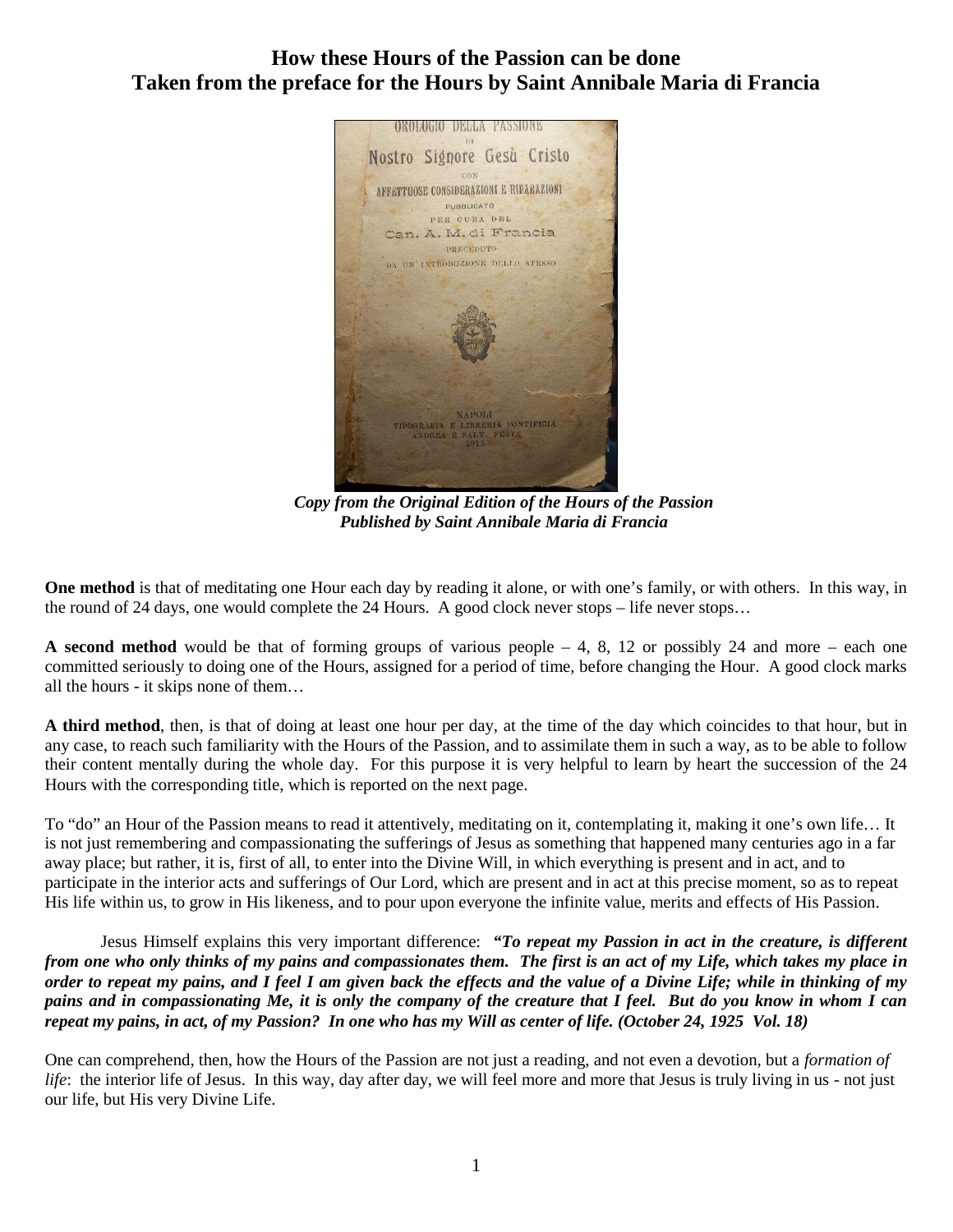# **The Promises of Jesus for Whoever Prays The 24 Hours of the Passion** *From the writings of Luisa Piccarreta*

## **10th April, A.D. 1913**

"Tell me, my Good Lord, what will You grant in return to those who will make the Hours of your Passion on which You had instructed me?"

And He*: "My daughter, I shall not regard these Hours as 'your things, but as things done by Me, and I shall grant to you my very own merits, as if I, Myself, were, in actuality, suffering my Passion. I shall, thereby, make you obtain the effects of my Passion, according to the soul's disposition. This, I shall accomplish on earth: Of Myself, I could not have offered you more; and in Heaven: I shall place these souls at the front, shooting them with arrows of love and of happiness for the many hours they spent in making the Hours of my Passion. And they shall shoot Me with arrows as well. What a sweet enchantment for all the blessed this shall be!"*

## **6th September, A.D. 1913**

I was thinking about the Hours of the written Passion. how they have no indulgences; and therefore, whoever does them cannot gain any indulgences, as they can with so many other prayers enriched with so many indulgences. While I was thinking of this, my always amiable Jesus, all mildness, said to me:

*"My daughter, with indulgenced prayers, one can gain something. Instead, the Hours of my Passion, which are my very own prayers, my reparations, and complete love, have truly issued from my Heart. Have you, perhaps, forgotten how many times I united Myself with you, in order to make these Hours together, and how I changed scourges into graces for the entire earth? Therefore, my enjoyment is so great, that instead of indulgences, I give you a handful of love which contains inestimable coins of infinite value. Then, when things are [able to be] accomplished [by the soul] with pure love, my Love discovers for you the vent, for my Love desires that the creature give relief and vent to the Creator's Love."*

### **October A.D. 1914**

As I was writing the Hours of the Passion, I thought to myself: "How many sacrifices their are in writing these blessed Hours of his Passion, especially when having to write down certain interior acts that passed only between Jesus and myself! What will be the recompense that Jesus shall offer me for them? And Jesus, making me hear his sweet and tender voice, said to me:

*"My daughter, as a recompense for having written the Hours of my Passion, for every word that you have written, I will give you a kiss, a soul."*

And I: "My Love, this is for me. What will you give, instead, to those who shall make them?"

And He: *"If they shall make them together with Me and with my own Will, for every word that they make, I shall give them a soul, because the greater or lesser efficacy of these Hours of my Passion is determined by the greater or lesser union they have with Me. And by making these Hours with my Will, the creature therein hides himself, whereby, my Will doing the acting, I am thus able to do all the good I want, even through the use of a single word. And I shall do this every time they make them."*

On another occasion, I was complaining to Jesus, that after so many sacrifices in writing these Hours of the Passion, there were so few souls who made them.

And He: *"My daughter, do not complain. Even if there were but only one soul, you should be happy. Would I not have suffered my entire Passion for the sake of saving only one soul? The same applies to you; good must never be omitted simply because there are few who make use of it. All evil, however, is reserved for him who does not take advantage of so much good. And so, just as my Passion applied to my Humanity the merit of saving all, which was what I desired and merited according to my desires, and not according to the desires of such creatures who would make poor use of It, therefore impeding my design of saving all, so it should likewise be with you: According to the measure in which your will is assimilated to Mine in desiring to do good to all, in that measure will you be rewarded. All evil is reserved for those, who while being able to do good, do not do so.*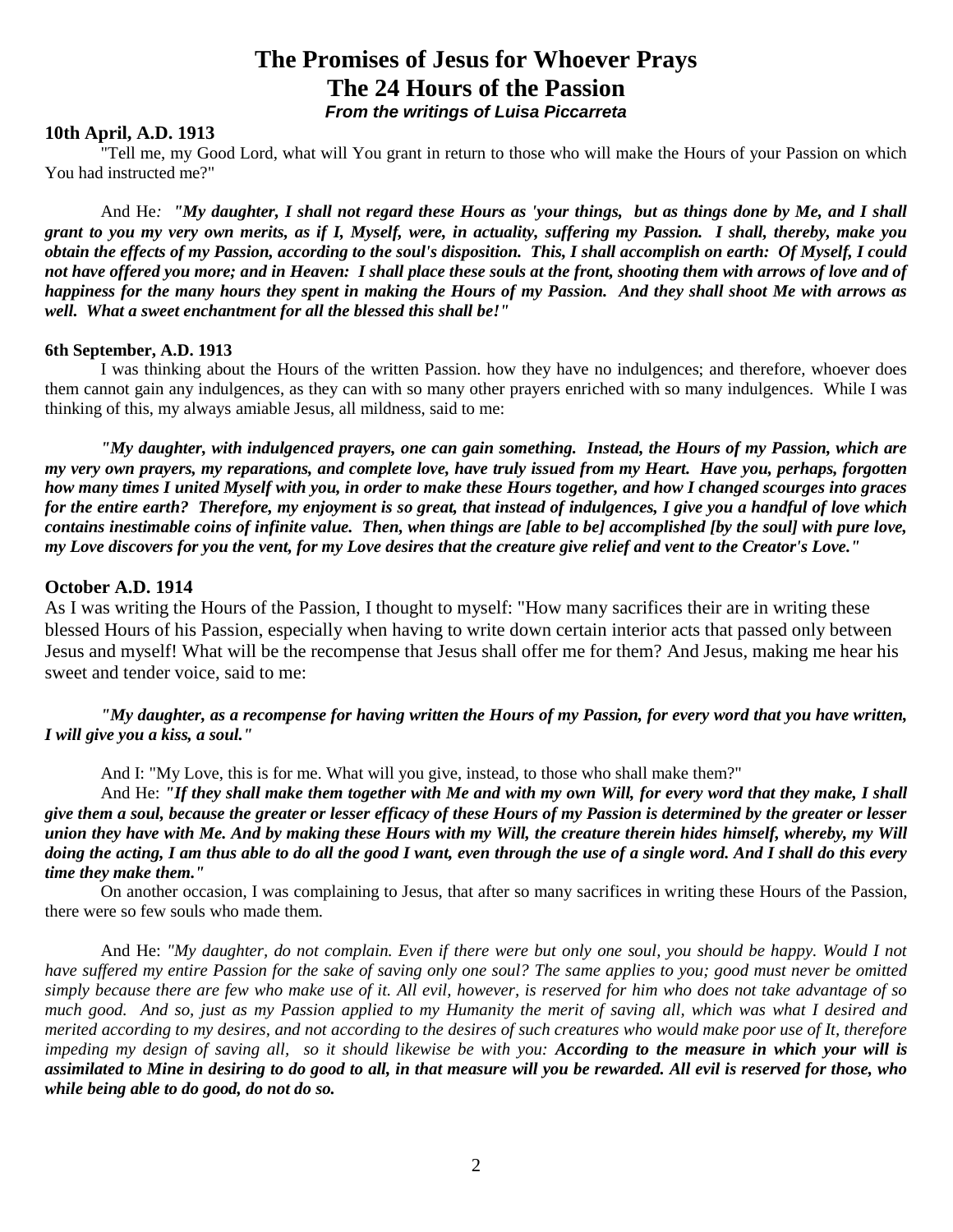*These Hours are the most precious of all, for they are none other than the repetition of what I did in the course of my mortal Life and of what I continue to do in the Most Blessed Sacrament. When I hear these Hours of my Passion [recited], I hear my own voice and my own prayers. I see my Will in that soul who desires the good of all and who wants to make reparation for all, and I feel transported; whence, I take up my dwelling within her, so as to do within her that which she herself does. Oh, how I would love it if only one soul in every town were to make these Hours of my Passion! I would feel my own presence in each town, and my Justice, greatly disdained in these times, would be placated in part."*

Also, one day while I was making the **Hour (4 PM)** in which our Heavenly Mother gave Jesus over to be buried, I followed Her closely in order to keep Her company throughout Her bitter desolation, so as to offer Her my compassion. It was not my custom to always act in this way, but only sometimes. And so, as I was undecided as to whether or not I should continue to act in this manner, Blessed Jesus appeared in all of his Love, and as if beseeching me, He said:

*"My daughter, I bid you not to leave Her; you shall accompany Her for my Love's sake, in honor of my Mother. Know, that every time you accompany Her, my Mother feels as if She Herself were on earth in person, repeating Her life and experiencing the glory and love which She had offered Me while on earth. Wherefore, I, feeling as if my Mother were on the earth again, experience Her Motherly tenderness, Her love, and all the glory that She gave Me. Therefore, I will consider you as a Mother."*

## **4th November,** A.D. **1914**

I was making the Hours of the Passion, and Jesus, taken up with great pleasure, said to me : "My daughter, if you knew the great pleasure I experience whereupon seeing you repeat, repeat again, and thus always repeat these Hours of my Passion, you would rejoice. It is true that my Saints have meditated upon my Passion and have understood how much I suffered, whence they burst into tears of compassion, to the point of experiencing themselves being consumed for love of my pains; but whereas, their meditations were not made in such an orderly and continually repeated way.

Therefore, I can say that you are the first to give Me the great and special pleasure of subacting within yourself, hour by hour, my Life and that which I suffered, wherein I experience Myself being so drawn, that hour by hour, I give to you my food, which food I, Myself, partake of, thereby doing together with you that which you do. **Know, however, that I shall reward you abundantly for them [these Hours] with new light and new graces; and even after your death, every time these Hours of my Passion will be made by souls on this earth, I, in Heaven, will continue to embellish you with new light and new glory."**

#### **November,** A.D. **1914**

While continuing the customary Hours of the Passion, my loving Jesus said to me:

*"My daughter, the world is in the continual act of renewing my Passion, and since my Immensity envelops everything, internally and externally with regard to the creature, I am therefore compelled, in virtue of their association, to receive nails, thorns, scourges, contempt, spit, and all else that I suffered during my Passion, and yet more. Now, whenever the creature makes the Hours of my Passion while associating himself with these souls, I feel the nails being removed, the thorns shattered, the wounds cauterized, and the spit removed. I feel the evils that others inflict upon Me transformed into good; and whereby, I feeling that their association does Me no harm, but good. lean on them all the more."*

Thereafter, when returning, Blessed Jesus began to speak of these Hours of his Passion. He said:

*"My daughter, know, that in making these Hours, the soul takes my thoughts and makes them her own; she takes my reparations, my prayers, my desires, my affections, even my most intimate fibers, and makes them her own. And whereby, raising herself up between Heaven and earth, she performs my own office, and as co-redemptrix, says together with Me: 'Ecce ego, mitte me' [Here I am, Lord; send me out]. I want to make reparation to You for everyone, to respond to You for everyone, and to intercede for the good of everyone."*

## **13th October, A.D. 1916**

I was making "The Hours of his Passion, and Blessed Jesus said to me:

"My daughter, in the course of my mortal Life, thousands of Angels courted my Humanity and gathered together what I did: my words, steps, even breaths, pains, drops of my Blood, in a word, everything. They were Angels deputed to my